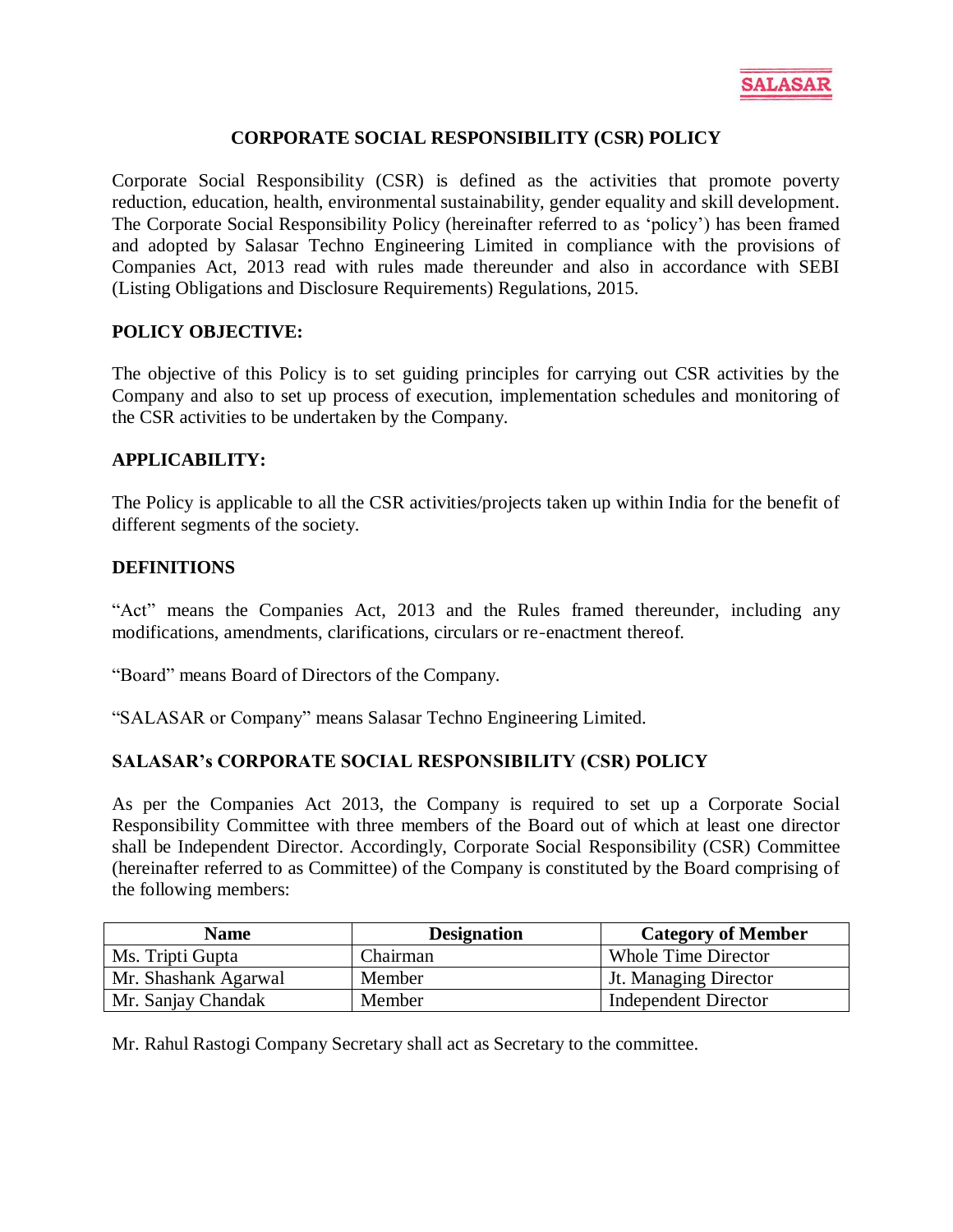

# **DUTIES AND RESPONSIBILITIES**

The Corporate Social Responsibility Committee of the Company shall dealt with the following areas/activities:-

Formulate & Recommend to the Board, Corporate Social Responsibility (CSR) Policy, any amendment or modification thereof;

\_ Recommend the amount of expenditure to be incurred on the activities referred to above clause; and

\_ Monitor the Corporate Social Responsibility Policy of the company from time to time.

## **PROGRAMS/ACTIVITIES UNDER CSR**

The Committee shall carry out following activities under this policy:

\_ Eradicating hunger, poverty and malnutrition, promoting preventive health care and sanitation and making available safe drinking water.

\_ Promoting education, including special education and employment enhancing vocation skill especially among children, women, elderly and the differently abled person.

\_ Promoting Good Agricultural Practices among farmers and promotion of overall agriculture development and better farmer focus.

\_ Ensuring environmental sustainability, ecological balance, protection of flora and fauna, animal welfare, agro forestry, conservation of natural resources and maintaining quality of soil, air and water.

\_ Promoting Sports through various events.

\_ Social Business projects

\_ Contribution to the Prime Minister's National Relief fund or any other fund set up by the Central Government for socio economic development and relief and welfare of the scheduled castes, the scheduled tribes, other backward classes, minorities and women.

CSR expenditure shall include all expenditure including contribution to corpus, for projects or programs relating to CSR activities approved by the Board on the recommendation of its CSR Committee, but does not include any expenditure on any item not in conformity or not in line with activities mentioned above.

## **RESOURCES:**

\_ For achieving the CSR vision, the Company will allocate at least 2% of its average net profits made during the three immediately preceding financial years as Annual CSR Budget.